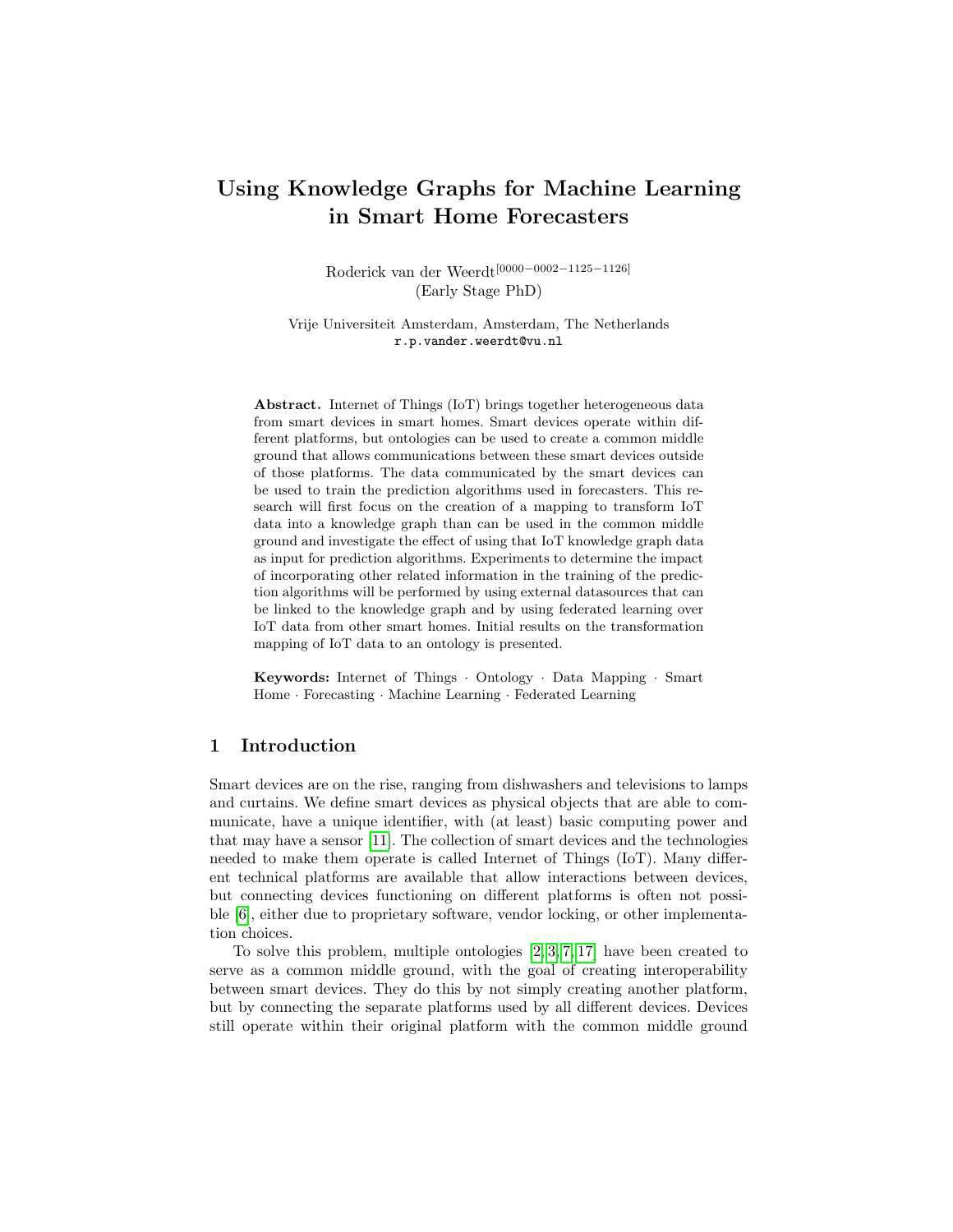allowing communications between the devices by translating the communications to and from their original platforms, whatever they may be, using the central ontology. Our research is done in the context of SAREF (as described in section [2.1\)](#page-2-0) but it is extendable to other ontologies.

Being able to map the smart device data structure into the ontology and then populate it with the smart device data itself creates one knowledge graph that can be used to make a forecaster with combined data from different devices. Using information from related devices has been shown to improve the forecast results of prediction algorithms [\[16\]](#page-9-4). Data aggregated from multiple smart home devices will be heterogeneous [\[13\]](#page-9-5), as it includes different modalities, timescales and data originating from different types of devices (e.g. temperature measurements, camera images or the amount of apples left in the refrigerator). Most machine learning (ML) models are trained on raw data, which is also the case for prediction algorithms used in IoT [\[9\]](#page-9-6). Using those models means we would lose the information about the relations between the devices, because we can not use the heterogeneous IoT data as input [\[19\]](#page-9-7).

The main goal of this research is to investigate the impact of using heterogeneous data from smart devices represented as a knowledge graph to train prediction algorithms used for forecasting in IoT. Before the prediction algorithms can be trained on IoT data, this data first needs to be transformed into the RDF data of a knowledge graph because RDF is capable of handling the heterogeneity of the data.

#### 1.1 Internet of Things

Interoperability through ontologies and learning over knowledge graphs has been done before, the challenges in this research come from applying it to the IoT domain. The two main issues that we address are: distributed knowledge and privacy sensitive data.

distributed knowledge: The goal of the common middle ground is to connect all the smart devices in a smart home, but for a forecaster the data from other smart homes is also useful. Because the data is privacy sensitive it can not be directly shared between different smart homes. Federated learning allows for the sharing of ML model parameters instead of data [\[10\]](#page-9-8). These parameters are used to let the other models learn from each other, sharing knowledge about the model and not about the data. Our research will include experiments that use federated learning to increase the learning possibilities of the prediction algorithms.

privacy sensitive data: IoT data from smart devices contains privacy sensitive information about the behaviour of the device's user [\[6\]](#page-9-1). For the first experiments we will use open data or refrain from sharing the user data (keep it local in the smart homes environment), but when we use data of multiple users, federated learning will allow us the use of the knowledge in the data without have to share the data itself.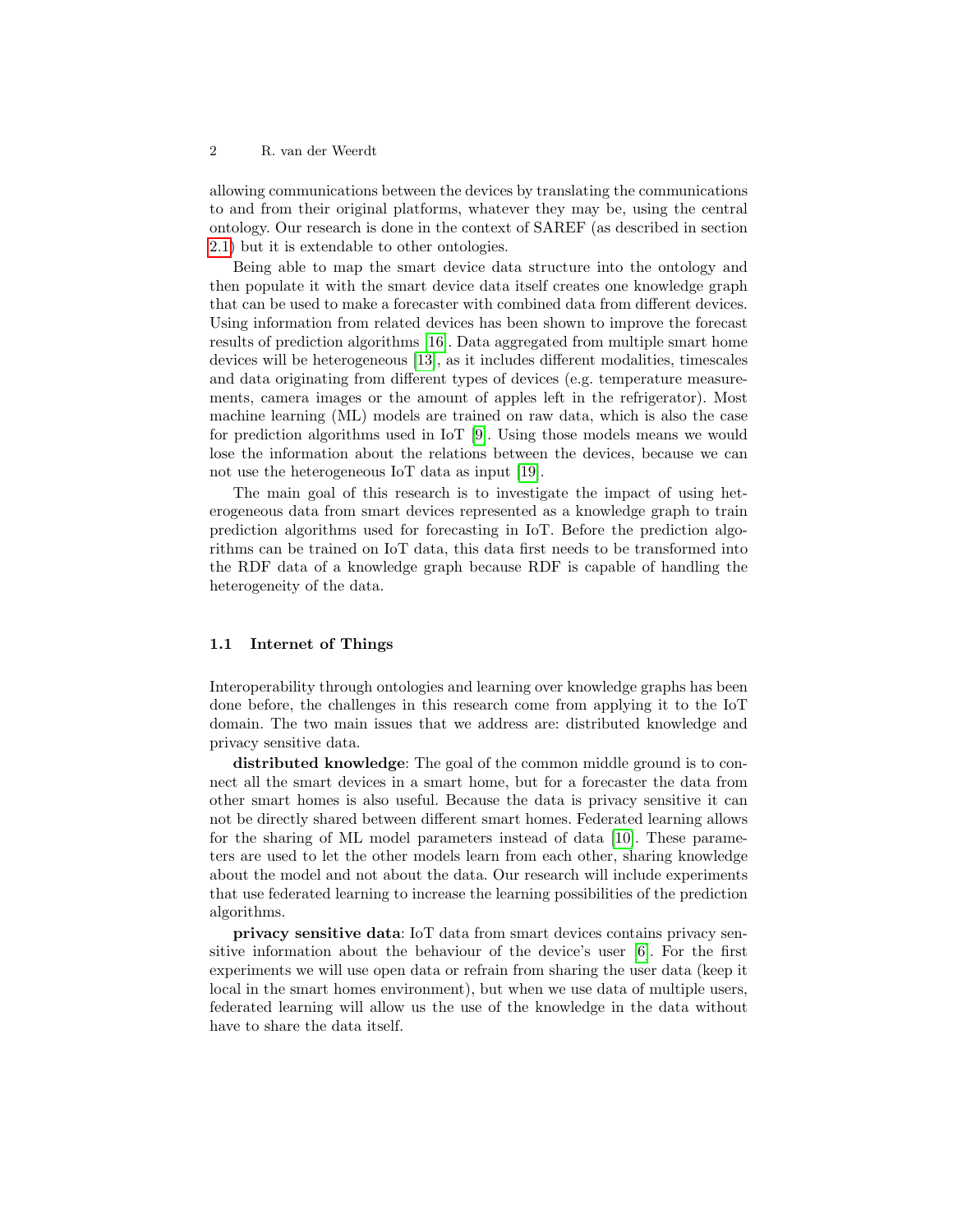#### 1.2 Interconnect Project

The Interconnect project is a collaboration between 50 partners from 11 European countries with the goal to create "interoperable solutions connecting smart homes, buildings and grids"<sup>[1](#page-2-1)</sup>. One of the pilots part of this project consists of 200 smart homes (apartments with smart devices) that will be built and installed in the Netherlands. Experiments proposed as part of this research will be performed in this setting.

## 2 State of the Art

The next section will present work related to our research, starting with the ontology that we will use to represent IoT data, the SAREF ontology. The Sections [2.2](#page-2-2) through [2.5](#page-4-0) present related work on: the transformation process from raw data to knowledge graph data, different ML models that can be used as forecasters, how the knowledge graph can be used directly for the training of ML models and the last subsection describes federated learning and how it relates to IoT and this research.

# <span id="page-2-0"></span>2.1 SAREF

The Smart Applications REFerence ontology (SAREF) was created for the specific purpose of interoperability between IoT devices from different manufacturers [\[3\]](#page-8-1). Figure [1](#page-3-0) shows the relations between the main classes used in the ontology. The saref:Device class is the central class used in every mapping while the other classes are optional depending on the case under consideration. For example the saref:Measurement and saref:UnitOfMeasure classes are relevant whenever an observation is mapped, but not when a command to a device is mapped.

SAREF contains some subclasses and instances related to IoT data, such as for example the saref:Property subclasses: saref:Light, saref:Motion and saref:Temperature. However more subclasses and instances should be added if needed. To that end SAREF was created to be extendable, allowing for new subclasses or instances to be added or re-used from other ontologies (such as OM-1.8 for units of measurements [\[14\]](#page-9-9)).

## <span id="page-2-2"></span>2.2 Creating the Mapping

Creating a mapping to transform the output of the smart home devices into a knowledge graph will allow us to include heterogeneous data and combine data from all smart devices.

Creating this mapping can be done by hand by creating a seperate template for each individual device in RDF (as detailed in Section [6\)](#page-7-0) or it can be done by creating specific mapping rules using a RDF mapping language (RML) [\[4\]](#page-8-2).

<span id="page-2-1"></span><sup>1</sup> <https://interconnectproject.eu/>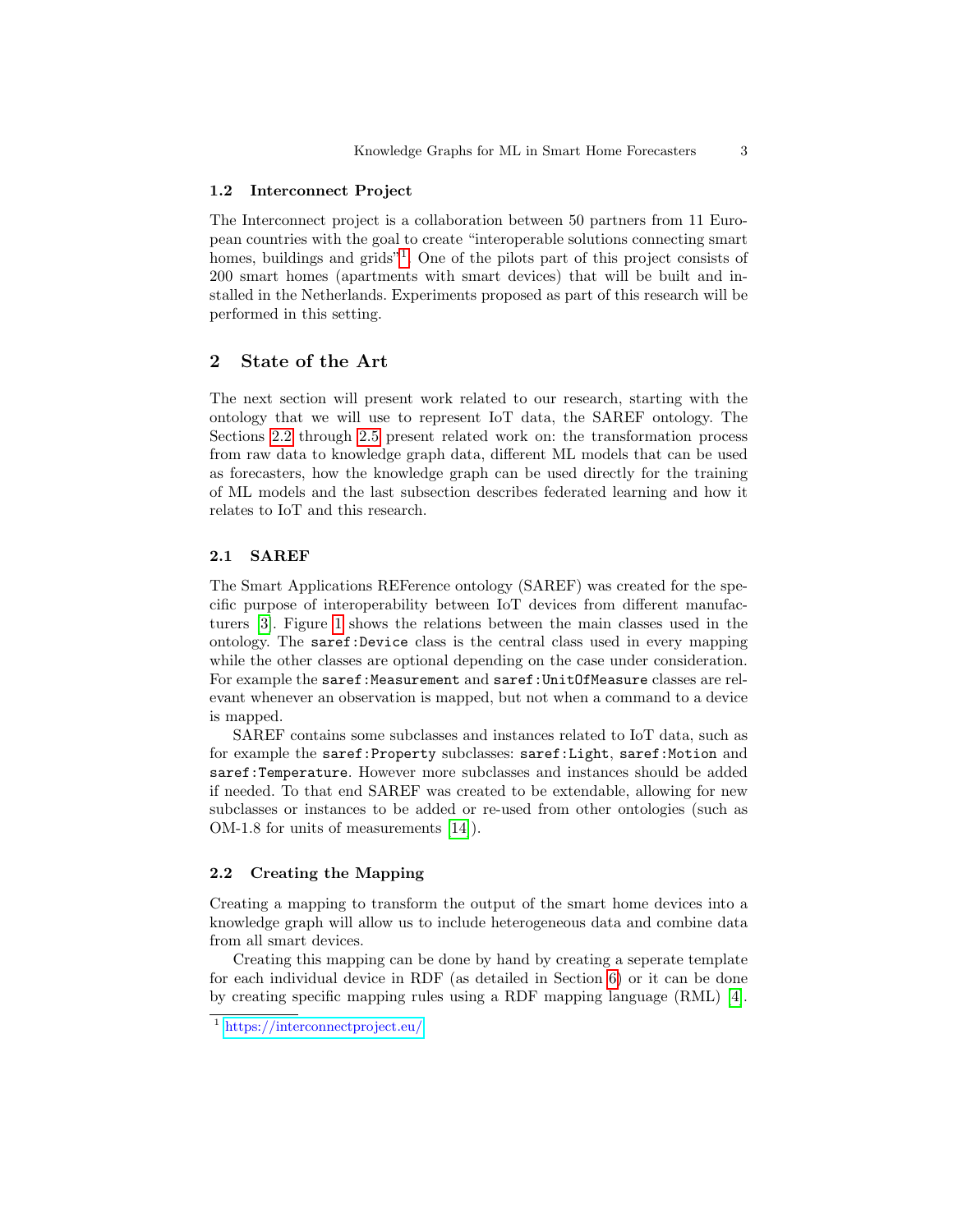

<span id="page-3-0"></span>Fig. 1. Overview of the SAREF ontology.<sup>[2](#page-3-1)</sup>

Multiple RMLs have been developed varying in complexity, with the less complex languages being more restricted to the information that is available in the original dataset and the more complex, transformation oriented RDF languages such as D2RML [\[1\]](#page-8-3), allowing for more elaborate manipulations as, for example, joining data from separate rows.

#### 2.3 Prediction algorithms in IoT

Prediction algorithms are used in smart homes to predict the value of a specific measurement in the future based on its previous measurements and other types of relevant measurements [\[20\]](#page-9-10). An example of a prediction algorithm in a smart home is a forecaster that predicts the future temperature of a room based on the current temperature of the room, the temperature of different rooms in the same house and the brightness of the sun on specific walls among other factors [\[16\]](#page-9-4). Other possible predictions include category and occurrence time forecasting of daily activity of occupants [\[21\]](#page-9-11) and energy usage [\[12\]](#page-9-12).

Multiple forecasters have been created before using machine learning models such as: forward stepwise linear resolution [\[16\]](#page-9-4), multi-layer perceptron [\[12\]](#page-9-12), convolutional neural network [\[21\]](#page-9-11) among other methods.

ML models training data is commonly expected to be raw data (such as the pixels from an image) or a representation of that data (such as vector embeddings representing words). This is also the case with the models presented here, the next section presents methods to transform the knowledge graph without losing its information.

### 2.4 Learning over Knowledge Graphs

Heterogeneous data is a problem if you want to use it as training data for a ML model [\[19\]](#page-9-7). Using a knowledge graph to model that data makes it usable, since

<span id="page-3-1"></span><sup>&</sup>lt;sup>2</sup> Image taken from: [https://saref.etsi.org/core/v3.1.1/#Figure](https://saref.etsi.org/core/v3.1.1/#Figure_1)\_1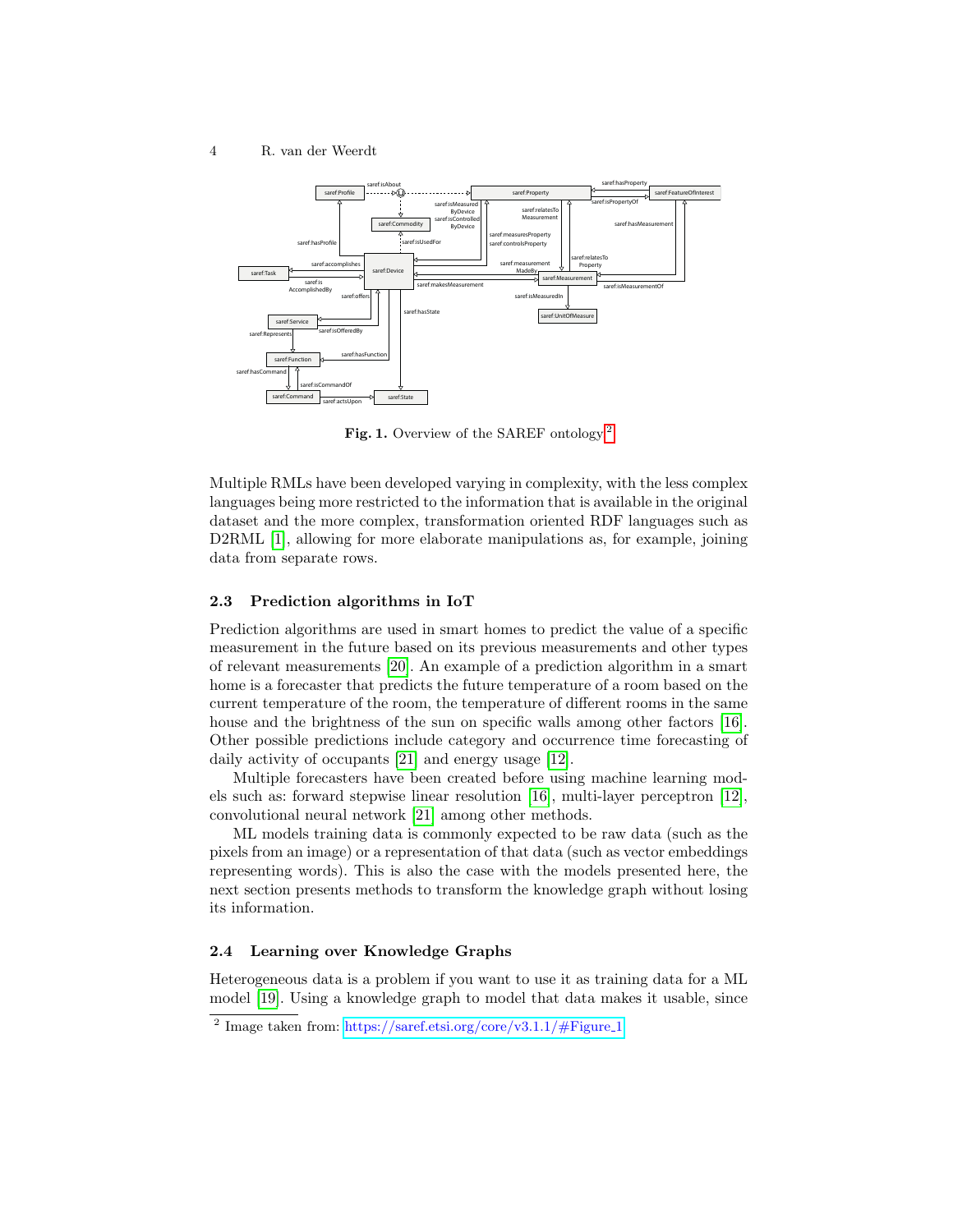it is not heterogeneous anymore, now it is one knowledge graph that can be used as input. Not many models are able to train directly over knowledge graphs, but there are methods to transform a knowledge graph into data that is accepted by most ML models.

A knowledge graph can be restructured into a table by adding a row for every node-edge-node set in the graph. However, this transformation loses information about the node neighbourhoods around nodes by simplifying to one to one relations.

Graph Neural Networks (GNN) make a knowledge graph processable by creating embedding representations for each node in the graph. Embeddings are vector representations of points in a high dimensional space (vector space). An example of a GGN is Node2vec [\[5\]](#page-8-4), it trains a model to create embeddings for similar representations, based on neighbouring nodes and the "role" of the node in the graph, placing them closer together in the vector space. The role of a node is based on its position in relation to other nodes (e.g. is it a central node or is it a leaf node). The embeddings can then be used as input for other ML models, because embeddings are strings of numbers, which is a very common input for ML models [\[9\]](#page-9-6). Node2vec was used in [\[8\]](#page-9-13) where a knowledge graph of stock market listed companies was used to create embeddings. The embeddings representing the companies were used to predict the stock price of these companies based on previous results of the company itself and the results of similar companies (because those were the companies closest to it in the vector space).

More elaborate GNNs such as Heterogeneous GNN (HetGNN) [\[23\]](#page-9-14) consist of multiple models connected end-to-end, allowing for multi-modal data to be embedded by models tailored to the specific kind of data (such as CNNs for images and par2vec for text) before bringing those embeddings together again into one embedding for each node. Zhang et al. demonstrate in their paper how the embeddings can consequently be used with generic ML models for a variety of tasks, such as link prediction, node classification and clustering.

A prediction algorithm for a forecaster could use the embeddings created with a GNN to train a ML model to make predictions based on a set of embeddings. For example, a set of embeddings representing all the measurements made in the previous twelve hours as input and predicted energy consumption in the next twelve hours as output.

### <span id="page-4-0"></span>2.5 Federated Learning

In federated learning the ML model is trained locally at each data location on the available data, creating a local model. At certain points during the training the parameters of the local models are sent to a central location were they are averaged to create the global model. The parameters from the global are then send back to the local models which continue training with these parameters [\[10\]](#page-9-8).

The consensus approach does not use a global model, instead the parameters of one smart device hop to the next smart device and the hopped parameters are used to update the local model of the second smart device. Over a number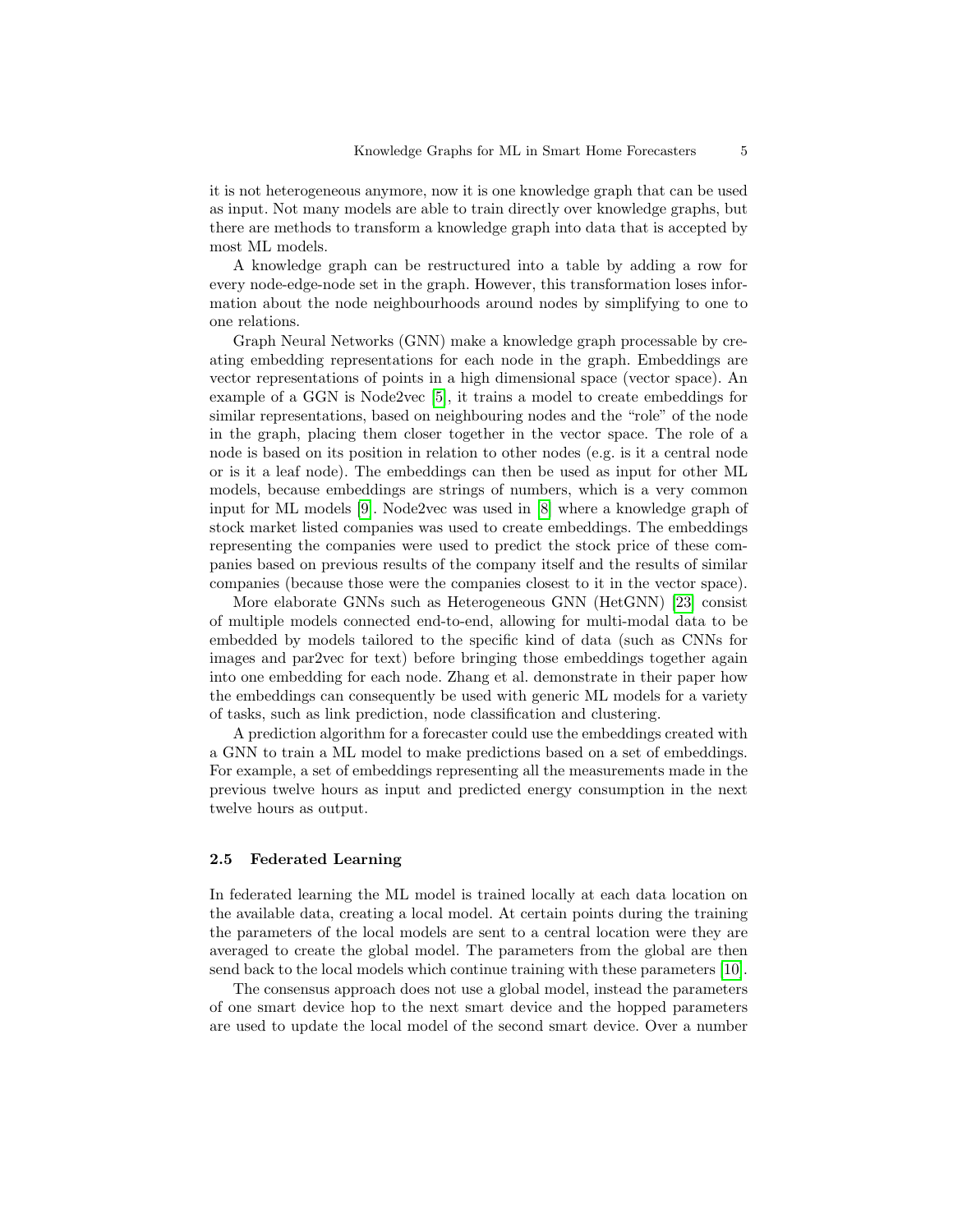of communication rounds each device is visited, while the local models are also still trained on the local data [\[15\]](#page-9-15).

With federated learning we can experiment with larger knowledge bases, using information from other smart homes without having to access the data.

# 3 Problem Statement and Contributions

The main research question of this work is: Can we improve the accuracy of prediction algorithms by integrating heterogeneous IoT and Smart energy data and background knowledge? This research question is broken up into the following subquestions:

RQ1: Is SAREF an appropriate ontology to model heterogeneous IoT data? We want to represent as much of the heterogeneous smart device data as possible therefore we want to use a knowledge graph that includes the structure of the data (the ontology) and the data itself (instances in the ontology). We validate SAREF to determine if it is the appropriate ontology to represent all the available information from the smart devices.

RQ2: Which prediction algorithms are best suited for training on the IoT data knowledge graph? There are multiple ML models usable as predictions algorithms, but for the forecaster we need to determine which is the best to be used for IoT with a knowledge graph as training data.

RQ3: Can we improve the accuracy of forecasters by learning over a heterogeneous set of diverse knowledge? A main advantage of knowledge graphs is that they are linkable with other knowledge graphs, adding more related (for example: outside) data should produce better forecasters.

RQ4: Can we maintain the accuracy of forecasters with federated learning (over other smart homes)? In RQ3 we include data from other households in order to increase the data available for training the prediction algorithms, but in practice due to privacy requirements, we can not include the data from other homes directly. Federated learning allows the data from other homes to remain private while making part of their model available to be included in the training of models in other homes. We can formalize this RQ as: given a knowledge graph KG of triples with time bound information, and learning agents that own and see only (overlapping) subsets of this knowledge graph  $KG_i \subseteq KG$ . How can we define a federated learning approach that best predicts target triples (not available in the KG) without agents exchanging information about the triples they see.

#### 3.1 Contributions

The contributions of the research to the state of the art are the following:

- Validation of the SAREF ontology in a realistic and large scale smart home setting.
- A comparison of ML solutions that can train on knowledge graph data.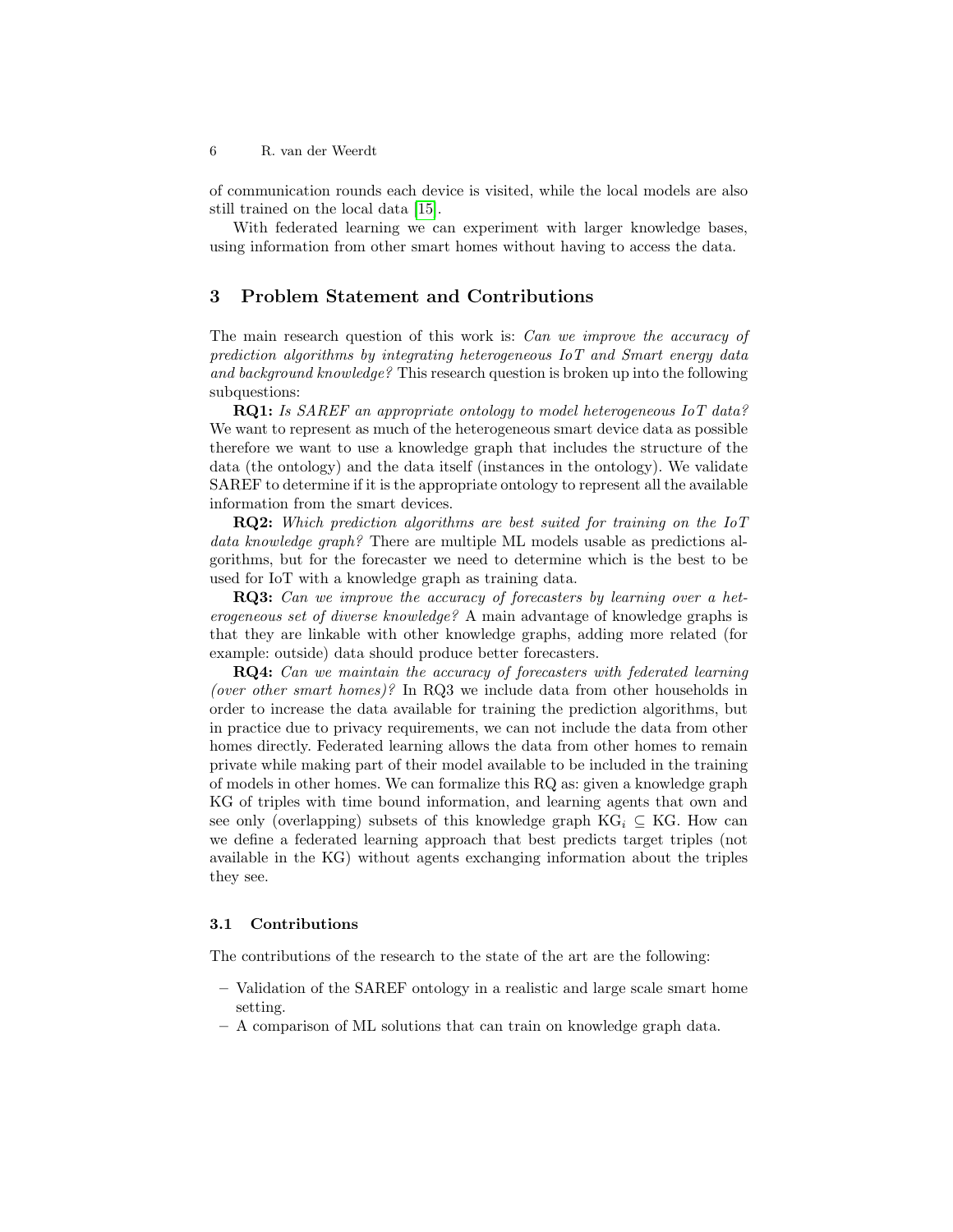- A GNN approach that works in an IoT federated learning setting.
- An evaluation of the mapping and forecaster using the ML solutions in a real world case, using the Dutch pilot of the Interconnect project.

# 4 Research Methodology and Approach

The approach to answering these research questions is detailed in this section for each research question.

RQ1: Before a model can be trained for a forecaster the first step will be the creation of a dataset. To the best of our knowledge there is no IoT data knowledge graph available so it will have to be created by transforming IoT data available in another format to RDF. Non-RDF dataset are available, such as the dataset from [\[22\]](#page-9-16). An initial mapping for this transformation has already been performed by hand and is reported on in Section [6.](#page-7-0) A more generic mapping using RML will be created that is reusable to allow for all the different smart devices data to be transformed. The creation of this mapping allows for the validation of the SAREF ontology, if it able to represent all the data from the smart devices.

RQ2: The second challenge is to create a new forecaster that uses the IoT data knowledge graph as input to train a prediction algorithm. GNN models will be implemented to create predictions based on the data in the IoT data knowledge graph. The resulting forecaster will be tested in a practical setting, as an extended version of the experiment performed in [\[18\]](#page-9-17), to research the tradeoff between computational resources and accuracy.

This forecasting system will initially be a specific forecaster focusing only on temperature. A second version could be a more general purpose forecaster that is able to collect all the measurements from a smart home and make predictions about what those measurements would look like in the future. This more general purpose forecaster is a more interesting forecaster as it would be able to make the most use of the data collected, using it to make predictions of all the different measurement types.

RQ3: Other datasets with information that is informative for the prediction will also be transformed to RDF to expand the knowledge graph with more infor-mation. This can concern datasets about weather forecasts<sup>[3](#page-6-0)</sup>, historical weather data[4](#page-6-1) , information from neighbours or something similar. When the extra data is added to the knowledge graph the prediction algorithm can train a second model with the new knowledge graph to determine the effect the extra data has on the accuracy of the forecaster.

RQ4: We investigate this RQ by using federated learning to collect more information from other smart homes, without directly sharing the data of the smart homes. The Dutch pilot of the Interconnect project with 200 smart homes will be launched in 2022. Federated learning will allow the forecasters in those smart homes to train their ML models on the data from neighbouring homes.

<span id="page-6-0"></span><sup>3</sup> <https://data.buienradar.nl/2.0/feed/json>

<span id="page-6-1"></span><sup>4</sup> <http://projects.knmi.nl/klimatologie/uurgegevens/selectie.cgi>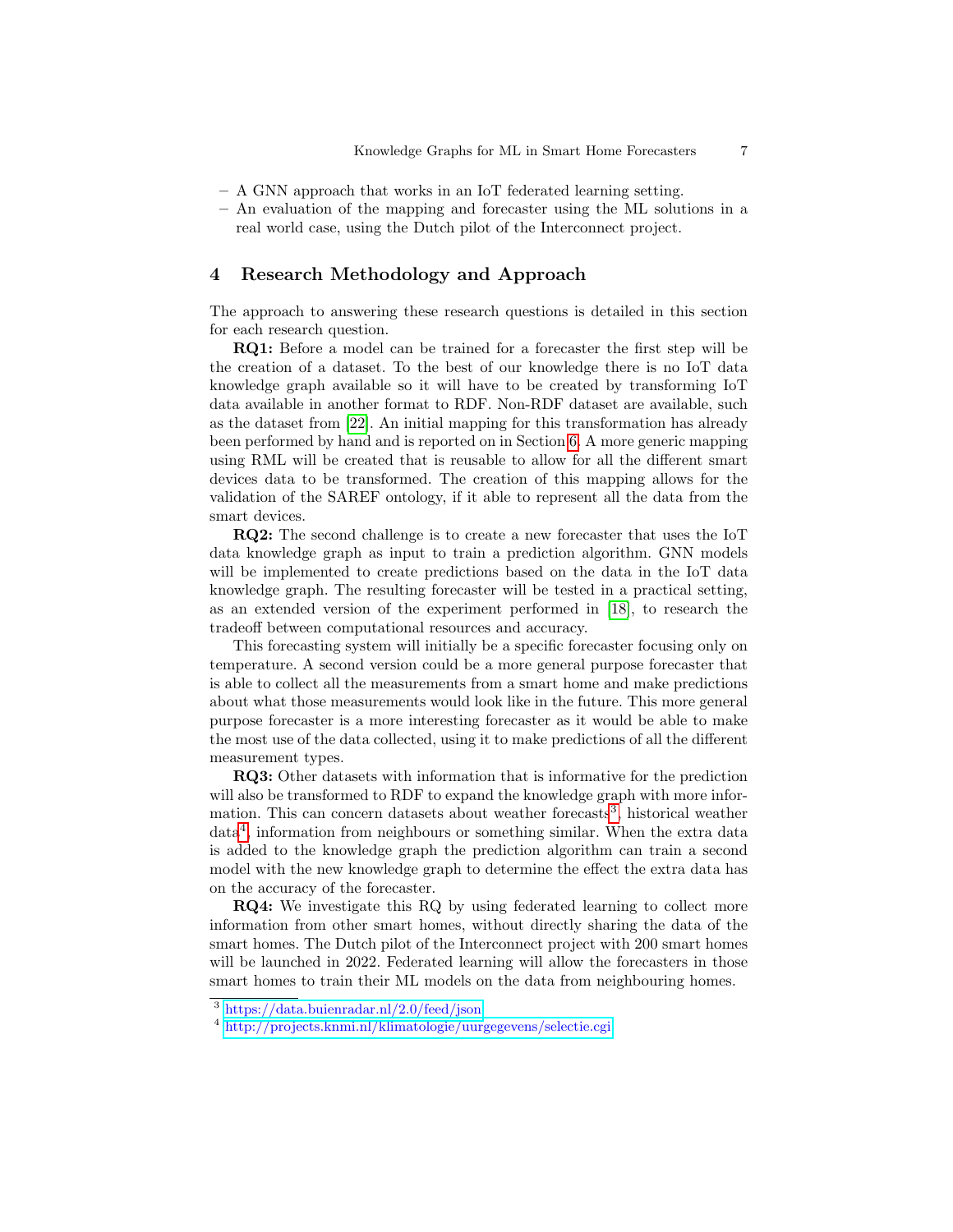# 5 Evaluation Plan

The evaluations of the results from the methods described in the previous two sections to answer the research questions will be described next.

RQ1: The two implementations described in section [6](#page-7-0) and [\[18\]](#page-9-17) describe how the data from a smart home can be mapped to a knowledge graph, showing that an ontology is capable of mapping relevant data available in a smart home, sufficiently to accomplish a scenario using multiple devices. To provide a more robust answer it will be tested thoroughly in combination with the prediction algorithms used in the other RQs. Competency questions will be defined to determine if the knowledge graph is able to contain all the available information.

RQ2: The IoT data knowledge graph that will be created for RQ1 will be used as input to train state of the art predictors. The prediction task will be to predict the temperature measurement values for the next twelve hours based on the available knowledge of the previous twelve hours. The real values of the temperature measurement values for the next twelve hours will be used as a gold standard for the prediction algorithms to be tested against. Using this gold standard to train multiple prediction algorithm allows us to evaluate the accuracy and efficiency of each model while using the same knowledge graph.

RQ3: Two forecasters will be trained, one on the knowledge graph as used in RQ2 and one on the new extended knowledge graph. The same gold standard created for RQ2 will be used to calculate the accuracy of the new model. A significance test will then be used to show if the accuracy of model trained on the extended knowledge graph significantly differs from the accuracy of the model trained only on the "original" knowledge graph.

RQ4: Two models will be used for the evaluation of RQ4. One model trained using a prediction algorithm that uses federated learning to include data from neighboring houses. And a second model that is again trained with the "original" knowledge graph from RQ2. Applying a significance test on the resulting accuracy of both models will provide a clear answer to the research question.

## <span id="page-7-0"></span>6 Intermediate Results

To create an initial dataset of RDF data, a mapping for the output of nine different smart devices was created by hand [\[18\]](#page-9-17). These mappings were created in collaboration with domain experts knowledgeable about the devices and experts knowledgeable about the SAREF ontology.

To answer RQ1 an experiment with SAREF in a practical setting was created that used the Knowledge Engine [\[18\]](#page-9-17). The Knowledge Engine is a custom built interoperability framework, built by a partner from the Interconnect project, that allows multiple smart devices to communicate using RDF data. This was achieved by adding to every smart device a smart connector, a single board computer with a script capable of communicating directly with "its" smart device in whatever format it was programmed. It sends the data in RDF to the other smart connectors, which in turn interprets it and send it to their smart device in the formats that it accepts.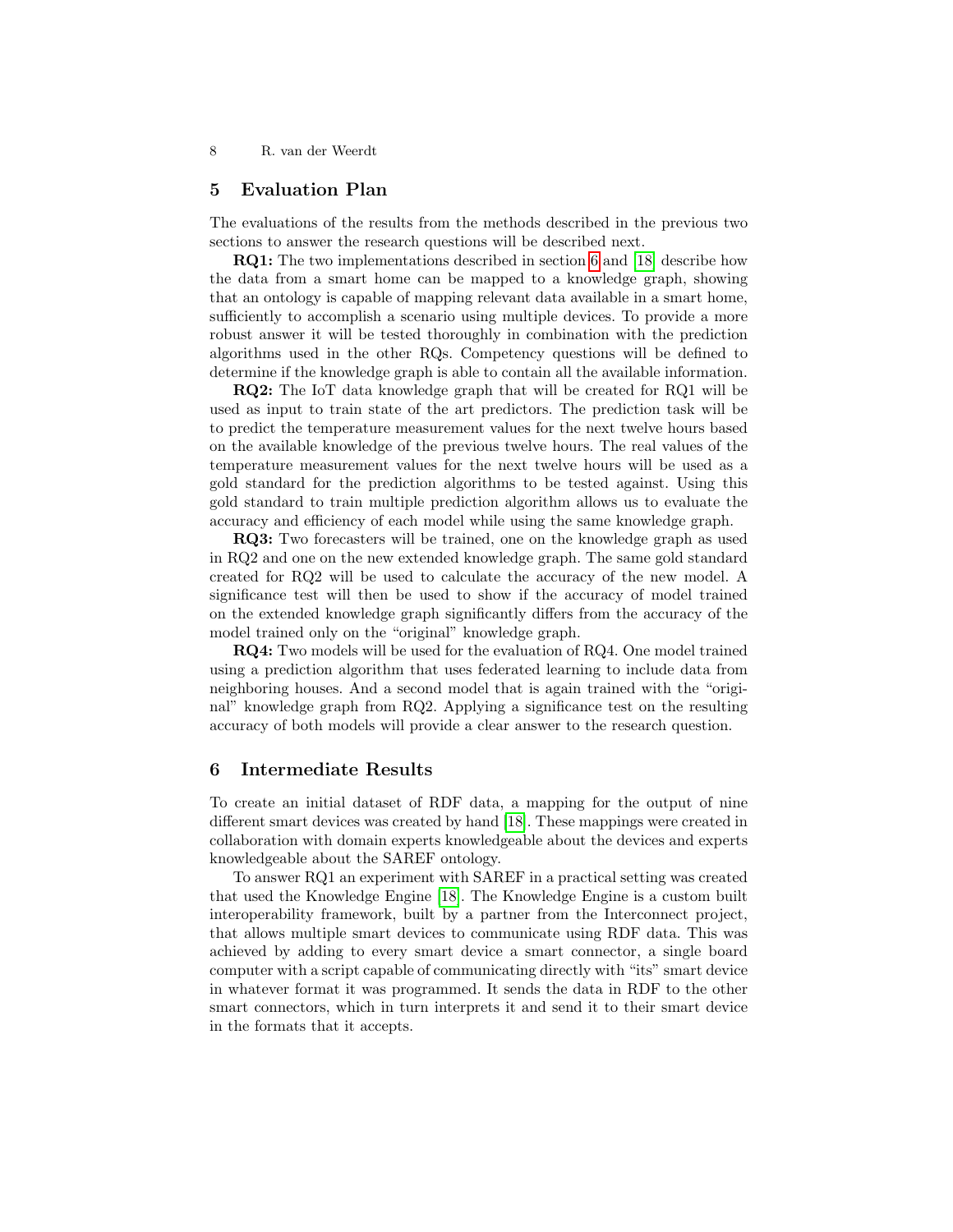We set up an experiment that recreated a scenario from a smart home setting.One smart connector was connected to a thermometer, one smart connector was connected to a smart thermostat and one smart connector was connected to a smart heater. Through this communication the smart thermometer was able to send its current temperature measurement, which was received by the smart thermostat that compared it to an internal setting (controlled with buttons) and based on this either send a saref:OnState or saref:OffState to the smart heater. All of these messages were possible to express using SAREF.

## 7 Conclusions

This research plan shows how we intend to answer the research question: Can we improve the accuracy of prediction algorithms by integrating heterogeneous IoT and Smart energy data and background knowledge?

After this first year of research the first research question has been partially answered by the two implementations of SAREF described in [\[18\]](#page-9-17), showing how an ontology can be used to create a knowledge graph of IoT data. But more research will have to determine whether a knowledge graph can hold all the information required for the prediction algorithms that will be used for the other research questions.

When this research is completed it will introduce a new way of combining the information from connected IoT devices, resulting in more accurate forecasters and leading to more efficient smart homes.

Acknowledgements. This work is part of the Interconnect project (interconnectproject.eu/) which has received funding from the European Union's Horizon 2020 research and innovation program under grant agreement No 857237.

I would like to thank Victor de Boer, Laura Daniele, Frank van Harmelen, Ronald Siebes and Steffen Staab for their guidance and feedback.

# References

- <span id="page-8-3"></span>1. Chortaras, A., Stamou, G.: Mapping diverse data to rdf in practice. In: International Semantic Web Conference. pp. 441–457. Springer (2018)
- <span id="page-8-0"></span>2. Compton, M., Barnaghi, P., Bermudez, L., GarcíA-Castro, R., Corcho, O., Cox, S., Graybeal, J., Hauswirth, M., Henson, C., Herzog, A., et al.: The SSN Ontology of the W3C Semantic Sensor Network Incubator Group. Journal of Web Semantics 17, 25–32 (2012)
- <span id="page-8-1"></span>3. Daniele, L., den Hartog, F., Roes, J.: Created in Close Interaction with the Industry: the Smart Appliances REFerence (SAREF) Ontology. In: International Workshop Formal Ontologies Meet Industries. pp. 100–112. Springer (2015)
- <span id="page-8-2"></span>4. Dimou, A., Vander Sande, M., Colpaert, P., Verborgh, R., Mannens, E., Van de Walle, R.: Rml: a generic language for integrated rdf mappings of heterogeneous data. In: Ldow (2014)
- <span id="page-8-4"></span>5. Grover, A., Leskovec, J.: node2vec: Scalable feature learning for networks. In: Proceedings of the 22nd ACM SIGKDD international conference on Knowledge discovery and data mining. pp. 855–864 (2016)